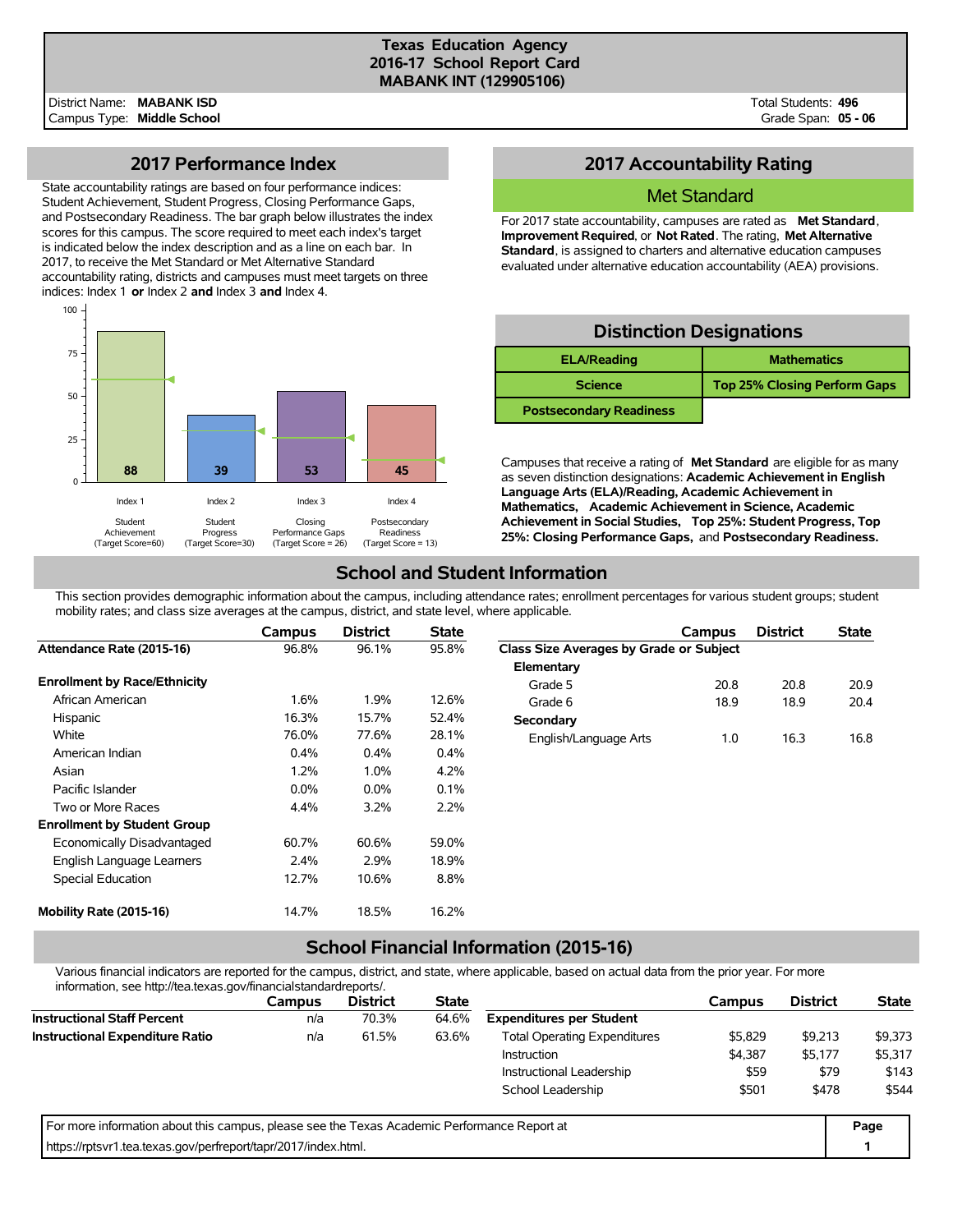| Texas Education Agency     | <b>MABANK INT (129905106)</b> |  |
|----------------------------|-------------------------------|--|
| 2016-17 School Report Card | <b>MABANK ISD</b>             |  |

|                                                                             |      |              |     |                                     |                |                |        |          |                          |                          | Two or         |               |
|-----------------------------------------------------------------------------|------|--------------|-----|-------------------------------------|----------------|----------------|--------|----------|--------------------------|--------------------------|----------------|---------------|
|                                                                             |      |              |     | All                                 | African        |                |        | American |                          | <b>Pacific</b>           | <b>More</b>    | Econ          |
|                                                                             |      | <b>State</b> |     | District Students American Hispanic |                |                | White  | Indian   | Asian                    | <b>Islander</b>          | Races          | <b>Disadv</b> |
| STAAR Percent at Approaches Grade Level or Above (Sum of All Grades Tested) |      |              |     |                                     |                |                |        |          |                          |                          |                |               |
| All Subjects                                                                | 2017 | 75%          | 83% | 88%                                 | 93%            | 85%            | 88%    | $\ast$   | 100%                     | $\blacksquare$           | 93%            | 83%           |
|                                                                             | 2016 | 75%          | 82% | 86%                                 | 64%            | 86%            | 87%    | 86%      | 91%                      | ÷,                       | 84%            | 83%           |
| Reading                                                                     | 2017 | 72%          | 80% | 84%                                 | 100%           | 83%            | 84%    | $\ast$   | 100%                     | $\overline{\phantom{a}}$ | 94%            | 79%           |
|                                                                             | 2016 | 73%          | 79% | 81%                                 | 58%            | 80%            | 82%    | $\ast$   | $\ast$                   | $\overline{\phantom{a}}$ | 75%            | 76%           |
| Mathematics                                                                 | 2017 | 79%          | 89% | 92%                                 | 83%            | 91%            | 92%    | $\ast$   | 100%                     | $\overline{a}$           | 94%            | 89%           |
|                                                                             | 2016 | 76%          | 86% | 89%                                 | 67%            | 89%            | 89%    | $\ast$   | 100%                     | $\overline{a}$           | 90%            | 86%           |
| Writing                                                                     | 2017 | 67%          | 74% | $\star$                             |                |                | $\ast$ |          |                          | $\overline{\phantom{a}}$ |                |               |
| Science                                                                     | 2017 | 79%          | 90% | 86%                                 | *              | 78%            | 87%    | $\ast$   | 100%                     | $\overline{\phantom{a}}$ | 90%            | 81%           |
|                                                                             | 2016 | 79%          | 89% | 93%                                 | $\ast$         | 91%            | 94%    | $\ast$   | $\ast$                   | $\overline{a}$           | 89%            | 90%           |
| STAAR Percent at Meets Grade Level (Sum of All Grades Tested)               |      |              |     |                                     |                |                |        |          |                          |                          |                |               |
| Two or More Subjects 2017                                                   |      | 48%          | 52% | 45%                                 | ∗              | 47%            | 44%    | $\ast$   | 100%                     | $\overline{a}$           | 41%            | 37%           |
|                                                                             | 2016 | 45%          | 48% | 38%                                 | $\ast$         | 37%            | 40%    | $\ast$   | $\ast$                   | $\overline{\phantom{a}}$ | $\ast$         | 32%           |
| Reading                                                                     | 2017 | 48%          | 54% | 48%                                 | $\ast$         | 48%            | 47%    | $\ast$   | 83%                      | $\blacksquare$           | 59%            | 40%           |
|                                                                             | 2016 | 46%          | 50% | 44%                                 | $\ast$         | 42%            | 47%    | $\ast$   | $\ast$                   | $\overline{a}$           | 30%            | 37%           |
| Mathematics                                                                 | 2017 | 48%          | 57% | 54%                                 | $\ast$         | 61%            | 52%    | $\ast$   | 100%                     | $\overline{\phantom{a}}$ | 53%            | 45%           |
|                                                                             | 2016 | 43%          | 46% | 40%                                 | $\ast$         | 43%            | 41%    | $\ast$   | $\ast$                   | $\overline{a}$           | $\ast$         | 34%           |
| Writing                                                                     | 2017 | 38%          | 40% | $\star$                             |                |                | $\ast$ |          |                          |                          |                |               |
| Science                                                                     | 2017 | 52%          | 61% | 56%                                 | $\ast$         | 54%            | 57%    | $\ast$   | 100%                     |                          | $\ast$         | 49%           |
|                                                                             | 2016 | 47%          | 58% | 60%                                 | $\ast$         | 67%            | 61%    | $\ast$   | $\ast$                   |                          | $\ast$         | 54%           |
|                                                                             |      |              |     |                                     |                |                |        |          |                          |                          |                |               |
| STAAR Percent at Masters Grade Level (Sum of All Grades Tested)             |      |              |     |                                     |                |                |        |          |                          |                          |                |               |
| All Subjects                                                                | 2017 | 20%          | 21% | 24%                                 | $\ast$         | 27%            | 23%    | *        | 59%                      |                          | 16%            | 18%           |
|                                                                             | 2016 | 18%          | 17% | 17%                                 | $\ast$         | 17%            | 18%    | $\ast$   | 55%                      | $\overline{a}$           | $\ast$         | 12%           |
| Reading                                                                     | 2017 | 19%          | 19% | 22%                                 | *              | 25%            | 22%    | $\ast$   | $\ast$                   | L,                       | $\ast$         | 16%           |
|                                                                             | 2016 | 17%          | 17% | 20%                                 | ∗              | 16%            | 22%    | $\ast$   | $\ast$                   |                          | $\ast$         | 14%           |
| Mathematics                                                                 | 2017 | 23%          | 27% | 24%                                 | $\ast$         | 30%            | 23%    | $\ast$   | $\ast$                   |                          | $\ast$         | 19%           |
|                                                                             | 2016 | 19%          | 18% | 15%                                 | $\ast$         | 18%            | 14%    | $\ast$   | $\ast$                   |                          | $\ast$         | 9%            |
| Writing                                                                     | 2017 | 12%          | 11% | $\star$                             | $\overline{a}$ | $\overline{a}$ | $\ast$ |          | $\overline{\phantom{a}}$ |                          | $\overline{a}$ |               |
| Science                                                                     | 2017 | 19%          | 25% | 27%                                 | *              | 27%            | 26%    | $\ast$   | $\ast$                   |                          | $\ast$         | 22%           |
|                                                                             | 2016 | 16%          | 16% | 17%                                 | $\ast$         | 17%            | 18%    | $\ast$   | $\ast$                   |                          | $\ast$         | 13%           |
| <b>STAAR Percent Met or Exceeded Progress</b>                               |      |              |     |                                     |                |                |        |          |                          |                          |                |               |
| All Subjects                                                                | 2017 | 61%          | 66% | 60%                                 | ∗              | 69%            | 57%    | *        | 100%                     |                          | $\ast$         | 57%           |
|                                                                             | 2016 | 62%          | 65% | 59%                                 | $\ast$         | 60%            | 59%    | $\ast$   | $\ast$                   |                          | $\ast$         | 59%           |
| Reading                                                                     | 2017 | 59%          | 61% | 55%                                 | $\ast$         | 62%            | 52%    | $\ast$   | $\ast$                   |                          | $\ast$         | 51%           |
|                                                                             | 2016 | 60%          | 63% | 56%                                 | $\ast$         | 59%            | 56%    |          | $\ast$                   |                          | $\ast$         | 56%           |
| Mathematics                                                                 | 2017 | 64%          | 71% | 65%                                 | ∗              | 76%            | 61%    |          | $\ast$                   |                          | $\ast$         | 63%           |
|                                                                             | 2016 | 63%          | 66% | 61%                                 | $\ast$         | 60%            | 62%    | $\ast$   | $\ast$                   |                          | $\ast$         | 62%           |
|                                                                             |      |              |     |                                     |                |                |        |          |                          |                          |                |               |

For more information about this campus, please see the Texas Academic Performance Report at **Page Page** https://rptsvr1.tea.texas.gov/perfreport/tapr/2017/index.html. **2**

'?' Indicates that the data for this item were statistically improbable, or were reported outside a reasonable range. '-' Indicates zero observations reported for this group. '\*' Indicates results are masked due to small numbers to protect student confidentiality. Moreover, the context of the strong is not applicable for this group.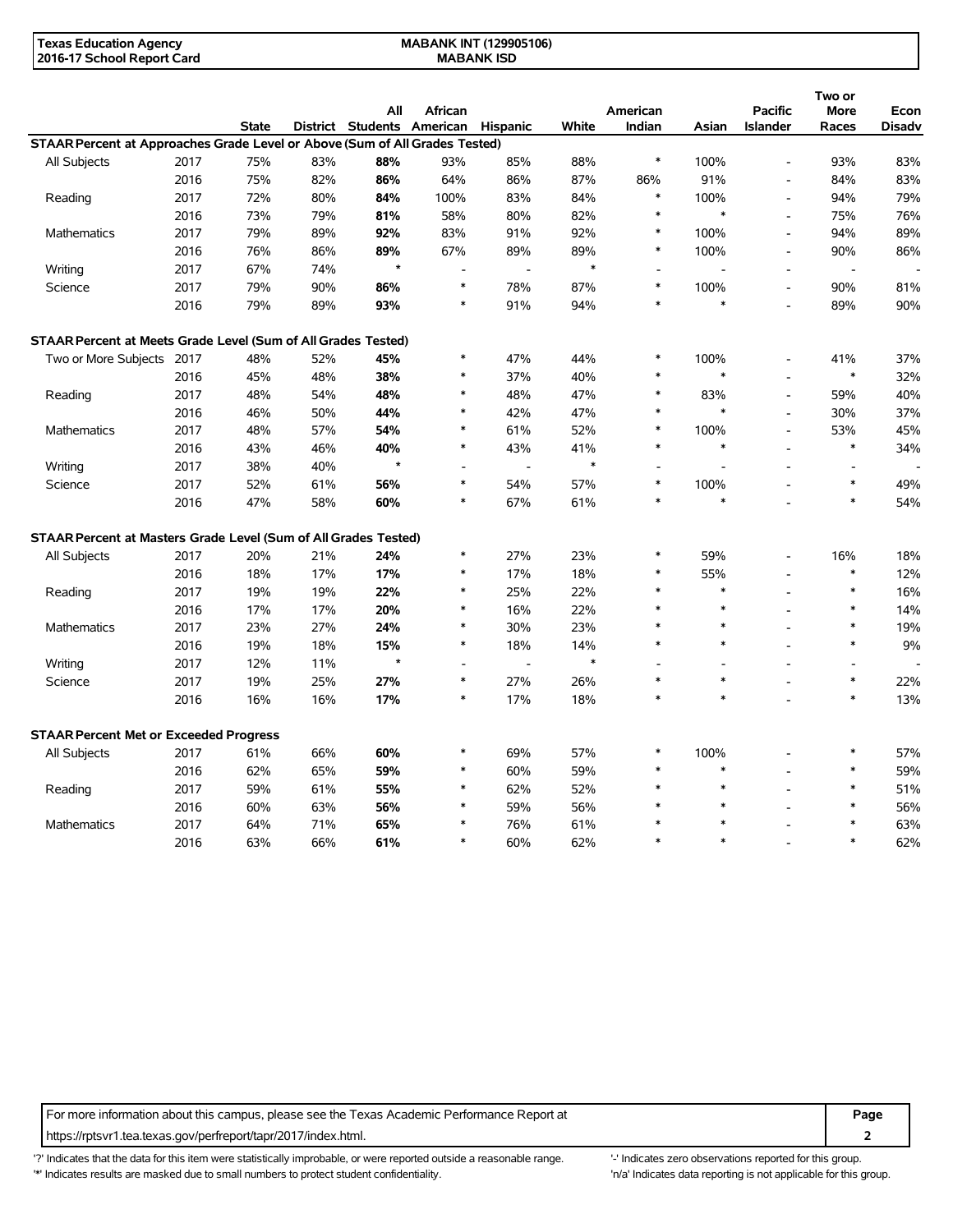**MABANK INT (129905106) MABANK ISD**

|                                                                    |      |              |                 |     |                            |                 |       |                          |        |                                   | Two or               |                       |
|--------------------------------------------------------------------|------|--------------|-----------------|-----|----------------------------|-----------------|-------|--------------------------|--------|-----------------------------------|----------------------|-----------------------|
|                                                                    |      | <b>State</b> | <b>District</b> |     | African<br>Campus American | <b>Hispanic</b> | White | American<br>Indian       | Asian  | <b>Pacific</b><br><b>Islander</b> | <b>More</b><br>Races | Econ<br><b>Disadv</b> |
| <b>STAAR Percent Exceeded Progress</b>                             |      |              |                 |     |                            |                 |       |                          |        |                                   |                      |                       |
| <b>All Subjects</b>                                                | 2017 | 19%          | 20%             | 17% | ∗                          | 19%             | 16%   | ∗                        | 42%    |                                   | *                    | 15%                   |
|                                                                    | 2016 | 17%          | 16%             | 13% | ∗                          | 13%             | 13%   | *                        | $\ast$ |                                   | *                    | 12%                   |
| Reading                                                            | 2017 | 17%          | 18%             | 15% | ∗                          | 15%             | 16%   | ∗                        | $\ast$ |                                   | *                    | 13%                   |
|                                                                    | 2016 | 16%          | 16%             | 13% | $\ast$                     | 14%             | 13%   | $\ast$                   | $\ast$ |                                   | $\ast$               | 12%                   |
| Mathematics                                                        | 2017 | 20%          | 23%             | 18% | ∗                          | 23%             | 17%   | *                        | $\ast$ |                                   | $\ast$               | 18%                   |
|                                                                    | 2016 | 17%          | 16%             | 12% | $\ast$                     | 13%             | 12%   | $\ast$                   | $\ast$ |                                   | $\ast$               | 13%                   |
| Progress of Prior-Year Non-Proficient Students (Sum of Grades 4-8) |      |              |                 |     |                            |                 |       |                          |        |                                   |                      |                       |
| Reading                                                            | 2017 | 35%          | 44%             | 33% | ٠                          | 40%             | 27%   | $\ast$                   | $\ast$ |                                   | $\ast$               | 33%                   |
|                                                                    | 2016 | 35%          | 42%             | 30% | $\ast$                     | 42%             | 27%   | $\overline{\phantom{a}}$ | $\ast$ |                                   | $\ast$               | 33%                   |
| <b>Mathematics</b>                                                 | 2017 | 43%          | 56%             | 62% | $\ast$                     | 54%             | 65%   | $\ast$                   |        |                                   | $\ast$               | 59%                   |
| <b>Students Success Initiative</b>                                 |      |              |                 |     |                            |                 |       |                          |        |                                   |                      |                       |
| Grade 5                                                            |      |              |                 |     |                            |                 |       |                          |        |                                   |                      |                       |
| Students Approaching Grade Level on First STAAR Administration     |      |              |                 |     |                            |                 |       |                          |        |                                   |                      |                       |
| Reading                                                            | 2017 | 72%          | 73%             | 73% | $\ast$                     | 68%             | 72%   | $\ast$                   | 100%   | $\overline{\phantom{a}}$          | 78%                  | 64%                   |
| <b>Mathematics</b>                                                 | 2017 | 81%          | 90%             | 90% | ∗                          | 88%             | 89%   | $\ast$                   | 100%   | $\overline{\phantom{a}}$          | 100%                 | 86%                   |
| Students Requiring Accelerated Instruction                         |      |              |                 |     |                            |                 |       |                          |        |                                   |                      |                       |
| Reading                                                            | 2017 | 28%          | 27%             | 27% | $\ast$                     | 32%             | 28%   | $\ast$                   | $\ast$ |                                   | $\ast$               | 36%                   |
| Mathematics                                                        | 2017 | 19%          | 10%             | 10% | ∗                          | 12%             | 11%   | $\ast$                   | $*$    |                                   | *                    | 14%                   |
| <b>STAAR Cumulative Met Standard</b>                               |      |              |                 |     |                            |                 |       |                          |        |                                   |                      |                       |
| Reading                                                            | 2017 | 81%          | 85%             | 85% | ∗                          | 85%             | 84%   | $\ast$                   | 100%   |                                   | 100%                 | 78%                   |
| Mathematics                                                        | 2017 | 87%          | 95%             | 95% | ∗                          | 93%             | 95%   | ∗                        | 100%   | $\overline{\phantom{a}}$          | 100%                 | 93%                   |

For more information about this campus, please see the Texas Academic Performance Report at **Page Page** https://rptsvr1.tea.texas.gov/perfreport/tapr/2017/index.html. **3**

'?' Indicates that the data for this item were statistically improbable, or were reported outside a reasonable range. "Indicates zero observations reported for this group. '\*' Indicates results are masked due to small numbers to protect student confidentiality. Ma' Indicates data reporting is not applicable for this group.